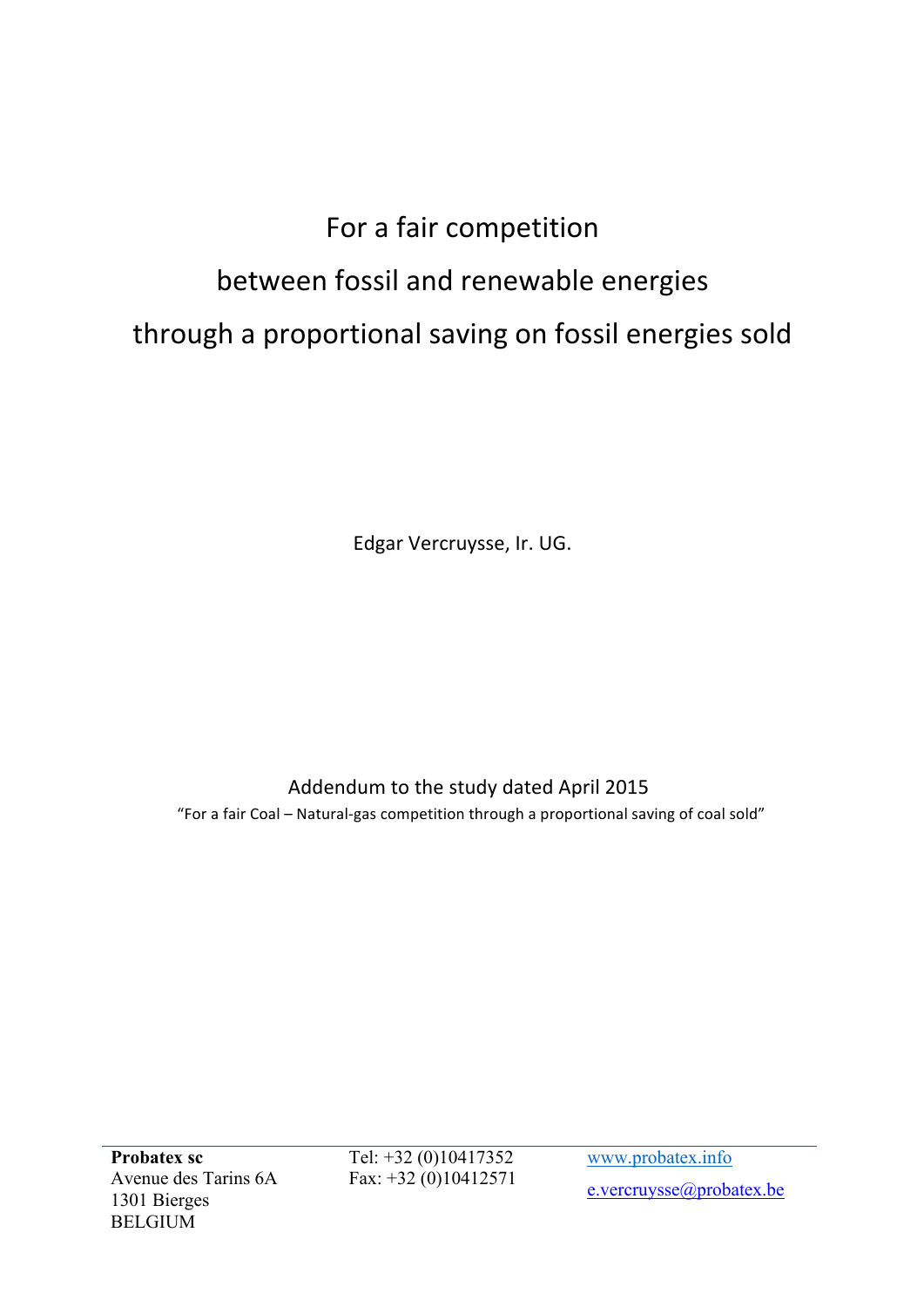## Addendum to the study dated April 2015 "For a fair Coal – Natural-gas competition through a proportional saving of coal sold"

## For a fair competition between fossil and renewable energies through a proportional saving on fossil energies sold

The study dated April 2015 has been remitted to various Administrations participating in the Climate Summit in Paris, next December. They showed great interest in the study through comments and questions which we would like to answer.

The reinforcement as well as enlargement of the ETS European trade system of CO2 emissions rights remain essential and of primary importance. The system's achievements could lead, in the near future, to a large rallying in favour of a carbon price allowing for a significant reduction in the use of all fossil energies, coal, petrol and natural gas.

Only thing left to assess is whether or not this rule will be enough to contain global warming to 2°C.

Actually, the study "For a fair Coal - Natural-gas competition through a proportional saving of coal sold" supplements the ETS system relating to CO2 emission pricing.

*Its objective is* not to establish a CO2 *pricing* but *investment commitments from coal, petrol and natural-gas producers for low-carbon energy projects.*

The *ETS pricing* for CO2 emissions issued from the **consumption** of fossil energies would be complemented by *investments commitments* that will be proportional to their **production**.

Coal, petrol and natural gas *producers* are concerned by this.

At this stage, the study only focused on the excessive coal pollution compared to that of natural gas. It can also be applied to petrol and natural gas. The study would then focus on the excessive pollution those energies generate in comparison to that of storable or continuous green energy, such as the hydraulic one for instance. It will then calculate the *investment*, proportional to its production that each energy requires. The *investment commitments* of the coal, petrol and natural-gas producers would in this case be significantly enhanced. Those *investments* appear critical when it comes to the success of a low-carbon economy.

*Rather than a tax, a stumbling block perceived as expropriation, fiscal, financial and economic incentives of Public Authorities in favour of those investments would largely facilitate the adhesion of the coal, petrol and natural-gas producers.*

This new application, along with the ETS system, may well become a must in restricting global warming to 2°C.

While remaining owners of their investment, the coal, oil and natural gas producing countries could, we believe, commit themselves *collectively*. This investment in green energy production would be their contribution to reducing greenhouse gas emissions. The increase in